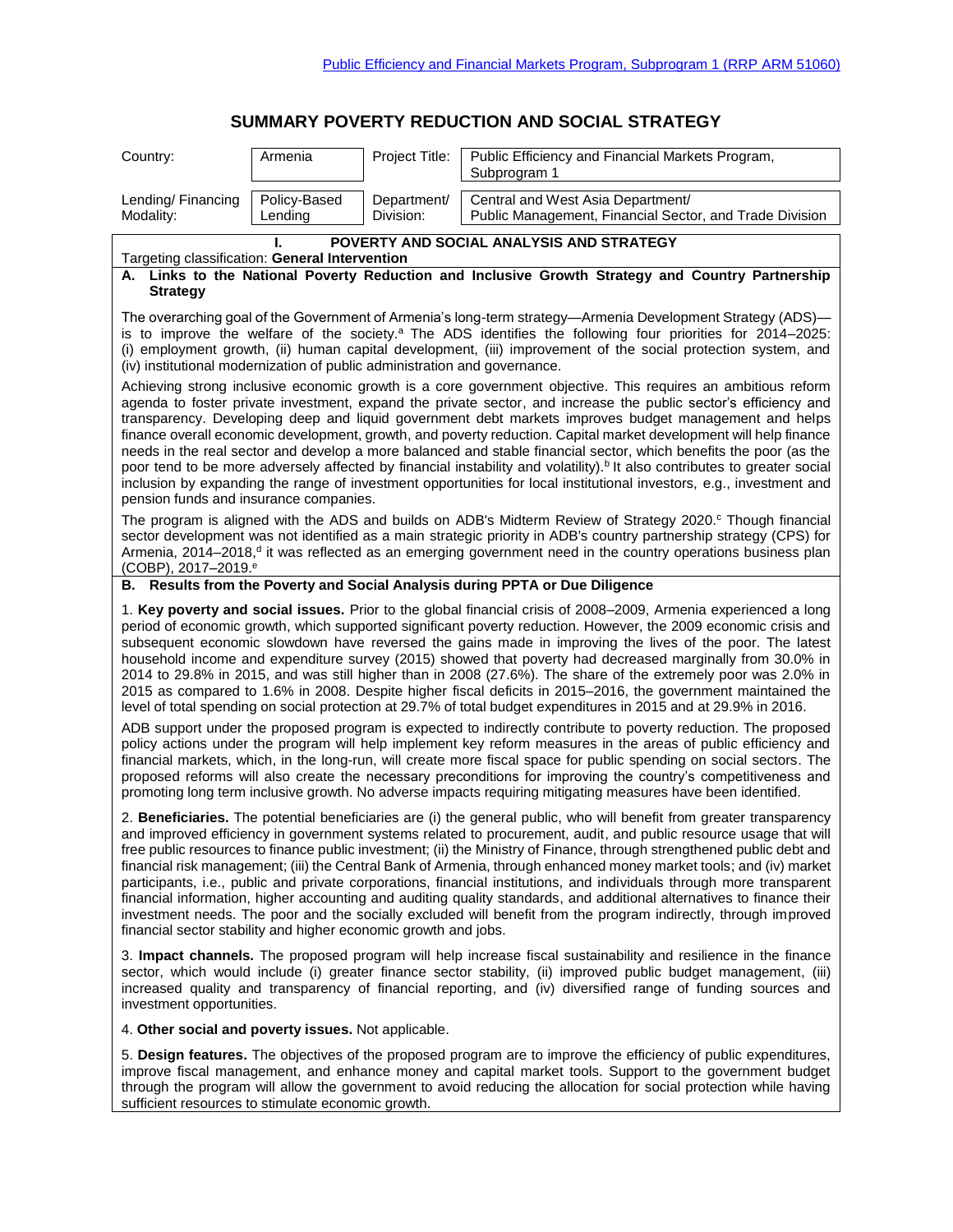### **C. Poverty Impact Analysis for Policy-Based Lending**

| 1. Impact channels of the policy reform(s). The impact of the program will be sustainable growth through improved     |
|-----------------------------------------------------------------------------------------------------------------------|
| fiscal sustainability and enhanced financial markets. Program reforms will help (i) strengthen public debt and fiscal |
| risk management and support the government's fiscal consolidation efforts, which will create fiscal space for public  |
| spending on social sectors and infrastructure development; (ii) improve financial market infrastructure, which will   |
| support the government's objective of generating additional investment opportunities in the economy and, thus,        |
| achieving sustainable economic growth; (iii) expand the investor base and enhance corporate transparency, laying      |
| the foundations for corporate market development and, thus, reorienting the economy toward investment-driven          |
| activities.                                                                                                           |

2. **Impacts of policy reform(s) on vulnerable groups.** The program does not foresee any impacts of the proposed policy actions on poor and vulnerable groups.

3. **Systemic changes expected from policy reform(s).** The program will strengthen the resilience of the economy against external economic shocks, reduce volatility, and ensure financial stability.

#### **II. PARTICIPATION AND EMPOWERING THE POOR**

1. **Participatory approaches and project activities.** The program, including the proposed timetable for implementation of the policy actions, was designed in close consultation with all the main stakeholders. Consultations were held with government agencies, the Central Bank of Armenia, the stock exchange, commercial banks, and international development partners.

2. **Civil society organizations.** The program will continue engaging with civil society organizations during implementation. Information will be shared with the Association of Accountants and Auditors of Armenia and representatives of financial institutions. In some cases, these associations will directly participate in the implementation of policy actions to strengthen corporate transparency requirements. These involve amendments to the Laws on Accounting and Audit and a new proposed Law on Regulation and Public Oversight of Audit and Accounting to delegate some regulatory functions to a Public Oversight Board, and the prospective Chamber of Accountants and Auditors of Armenia.

3. The following forms of civil society organization participation are envisaged during project implementation, rated as high (H), medium (M), low (L), or not applicable (NA):

 $M \boxtimes$  Information generation and sharing L $\boxtimes$  Consultation NA  $\Box$  Collaboration NA  $\Box$  Partnership

4. **Participation plan.**  $\Box$  Yes  $\Box$  No

Stakeholder engagement will be conducted based on the program needs through formal and informal consultations.

### **III. GENDER AND DEVELOPMENT**

Gender mainstreaming category: No gender elements

## **A. Key issues.** None

**B. Key actions.**<br> **B.** Gender action plan  $\Box$  Other actions or measures  $\boxtimes$  No action or measure

### **IV. ADDRESSING SOCIAL SAFEGUARD ISSUES**

**A. Involuntary Resettlement Safeguard Category:**  $\Box$  A  $\Box$  B  $\Box$   $\Box$  FI 1. **Key impacts.** No impacts. Activities include country-wide policy reforms, but no civil works causing physical or economic displacement.

2. **Strategy to address the impacts.** Not applicable

|  | 3. Plan or other Actions. |
|--|---------------------------|
|  |                           |

| $\Box$ Resettlement plan      |
|-------------------------------|
| $\Box$ Resettlement framework |
| ___                           |

- Environmental and social management
- system arrangement
- $\boxtimes$  No action

 $\Box$  Combined resettlement and indigenous peoples plan  $\Box$  Combined resettlement framework and indigenous peoples planning framework  $\Box$  Social impact matrix